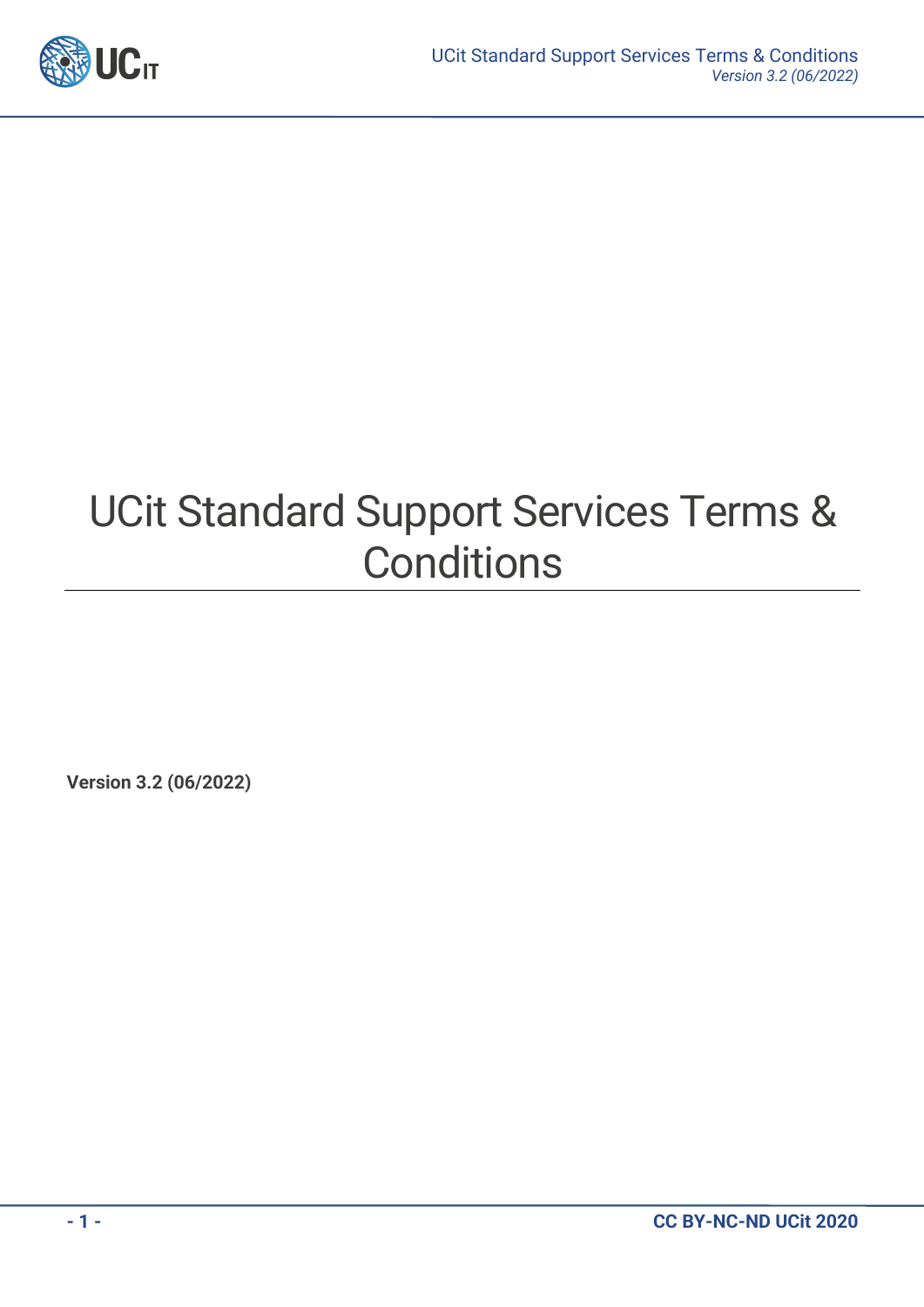

This Support Services Guide sets out the particular software support services to be provided by UCit or its affiliates to you ("Licensee") with respect to the Products licensed by you under the Software License Agreement and the fees to be paid by you for such services ("Products").

The support services provided are applicable to Products edited by either UCit or third-party ISVs having delegated at least part of their support process to UCit ("ISVs").

The support services provided are subject to the terms and conditions of the related Software License Agreement.

This guide is specific to STANDARD Software Support.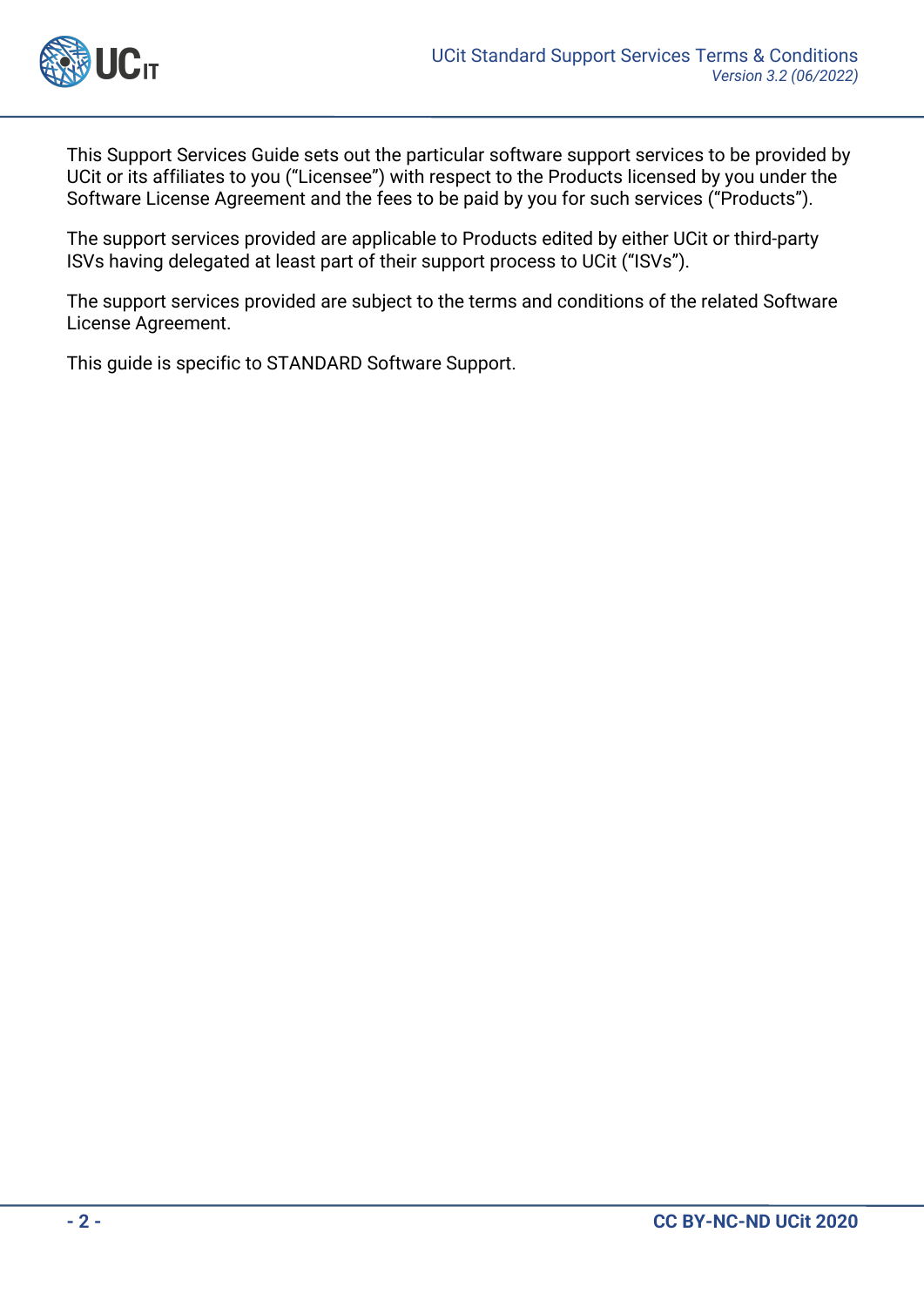

## 1 SUPPORT SERVICES

This section describes the Support Services that UCit will provide.

#### 1.1 Support Centers

UCit provides Software support worldwide through a unique support center, based in France.

#### 1.2 Support Coverage

The coverage of the Products support provided by UCit is the following:

- Monday to Friday, 9:00 AM to 6:00 PM, Central Europe Time as defined locally allowing for daylight savings when in effect, working days only, except for the national French holidays listed below:
	- $\circ$  New Year's Day (January 1st)
	- o Easter Monday
	- $\circ$  Labor Day (May 1<sup>st</sup>)
	- $\circ$  Victory Day (May 8<sup>th</sup>)
	- o Ascension Day
	- o Whit Monday
	- $\circ$  National/Bastille Day (July 14<sup>th</sup>)
	- $\circ$  Assumption Day (August 15<sup>th</sup>)
	- $\circ$  All Saint's Day (November 1st)
	- $\circ$  Armistice Day (November 11<sup>th</sup>)
	- $\circ$  Christmas Day (December 25<sup>th</sup>)

#### 1.3 Support Contact Information

A support request may be submitted to UCit using the contact information listed below.

- Support Portal (recommended): https://helpdesk.ucit.fr/
- Email: helpdesk@ucit.fr

Contact the support portal and create a support ticket for any inquiries about technical descriptions and inclusion of logs and status files.

For Severity 1 issues, it is recommended that, in addition to the support ticket, Licensee contact directly by phone his Account Manager assigned by UCit.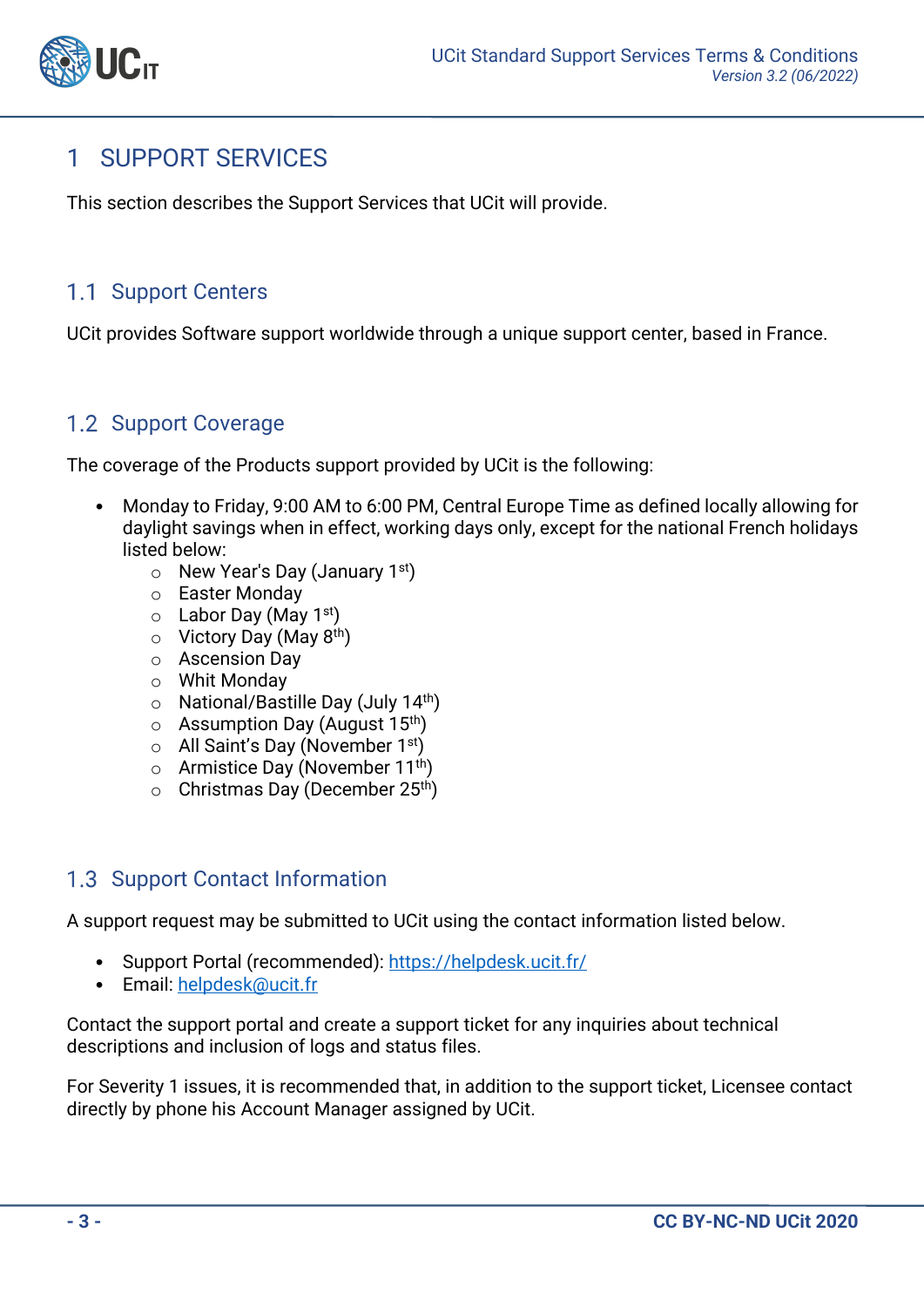

### 1.4 Maintenance and Upgrades

During the period of Support Services coverage defined by the Products License and Support agreements, UCit or ISVs may release and make available periodic upgrades to the Software. Licensee may only obtain such upgrades for the specific Software Products for which Licensee has paid the relevant Software license fees.

During the period of Support Services coverage defined by the Products License and Support agreements, UCit or ISVs may release Maintenance patches to Licensee to remedy issues identified by Licensee or by other customers.

UCit reserves the right to provide Licensee a notice of intent to End-of-Support-Life a specific version of a Product. This notice will be no less than 12-months or the period of current Support Services coverage – whichever is the greater. When End-of-Support-Life is reached, the specific version of the Product will no longer be covered by STANDARD Software Support.

Third party ISVs may reserve the right to provide Licensee a notice of intent to End-of-Support-Life a specific version of a Product. The specific License and Support agreements terms and conditions of the third-party ISVs may apply for such notice.

#### 1.5 Service Level Agreement

The present STANDARD Support terms and conditions include the following definitions of Support problems that may be encountered by Licensee under these terms and conditions, and the Service Level Agreement (SLA) that UCit will make all reasonable commercial efforts to provide in order to reply to and solve the Licensee's issue.

Opening cases with the appropriate level of severity will help UCit agents get in touch with you within the target response times.

**Severity 1 (Urgent):** Production system down: Your business is significantly impacted. Important functions of the Product are unavailable. This only applies to cases when the Product is installed on a production system. It also includes cases when a problem in the Product results in irretrievable corruption or loss of data on systems that are in production.

• Response Time: Two (2) business hours or less

*Severity 2 (High):* Production system impaired: Important functions of the Product are impaired or degraded. This only applies to cases when the Product is installed on a production system.

Response Time: Four (4) business hours or less

*Severity 3 (Medium):* System impaired: Non-critical functions of the Product are behaving abnormally on a production system, or you have a functional problem with the Product in a nonproduction system or you have a time-sensitive deployment issue or question.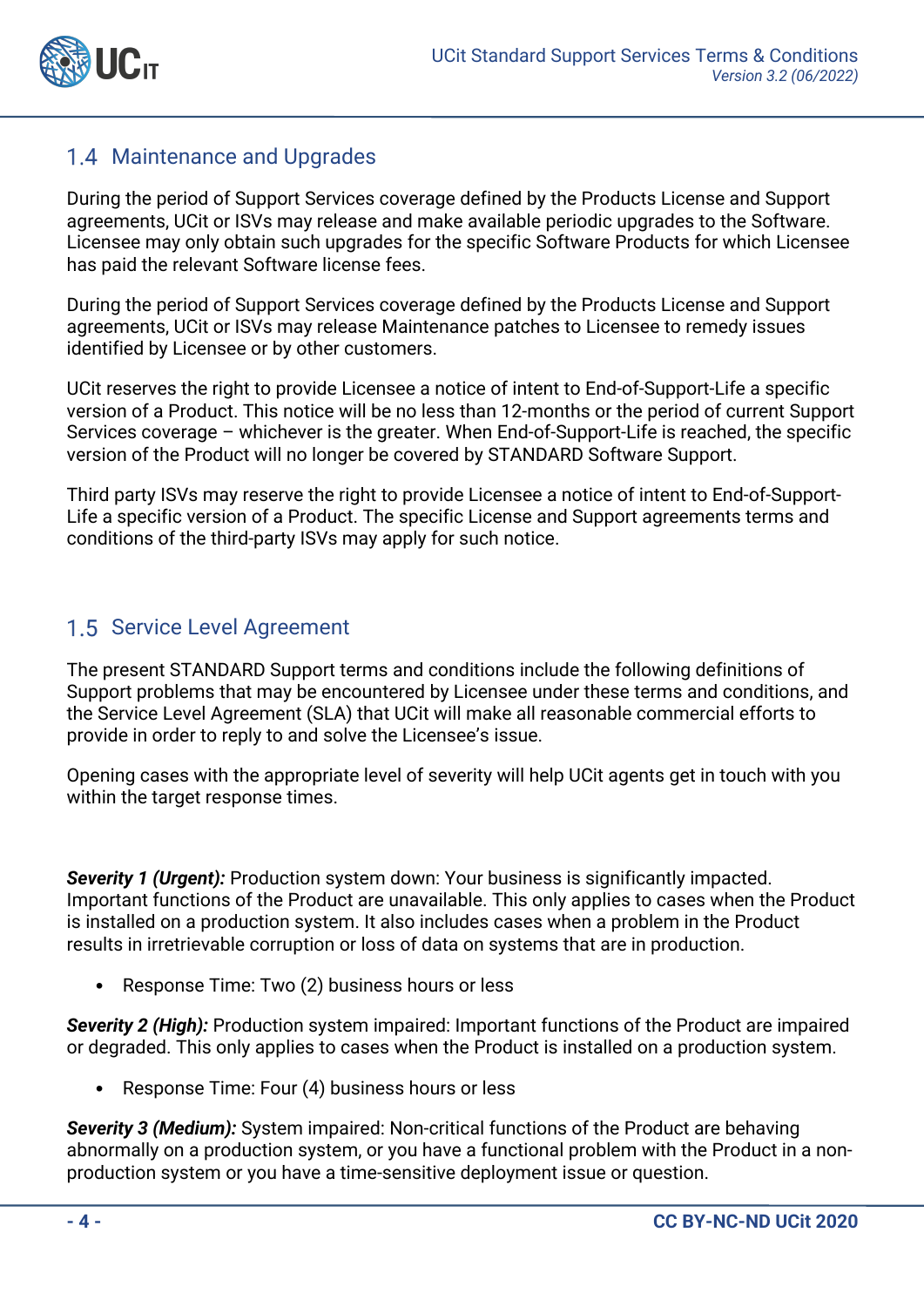



• Response Time: Eight (8) business hours or less

*Severity 4 (Low):* General guidance: You have a general deployment, configuration or informational question, or you want to request a feature.

• Initial Response: Two (2) business days or less

#### *NOTE*

*Because each support issue is potentially unique, the response times set forth in this agreement are the quality objectives of UCit Technical Support Center. UCit shall make all reasonable efforts to achieve these response times. Occasional shortcomings in these response time commitments can't be considered as a failure of UCit to provide the material means to ensure the subscribed Support Services.*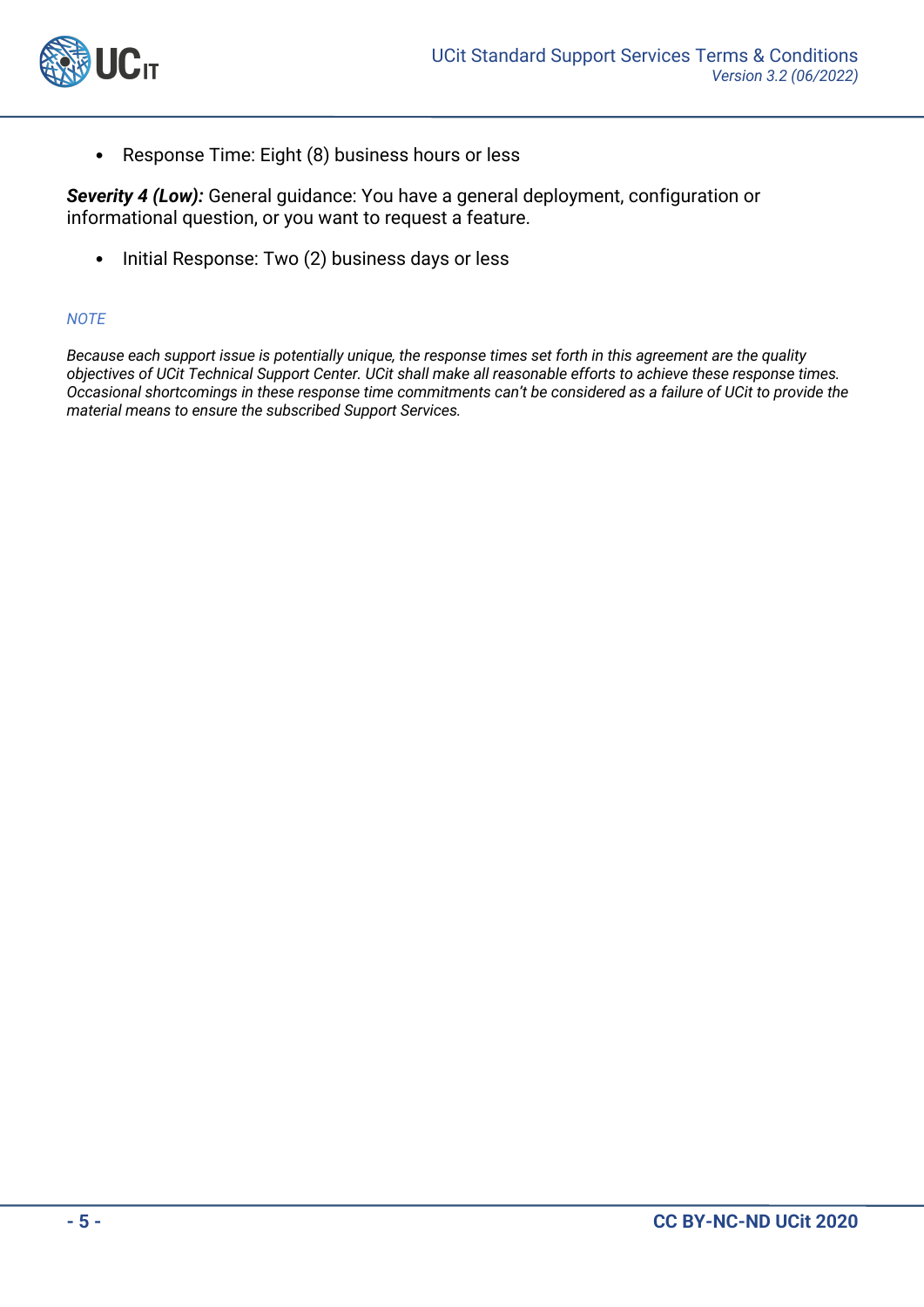

# 2 EXCLUSIONS

Support Services do not include installation, consulting, education, training, customization and other services, or additional Software Products or components that UCit or ISVs market separately from the Software Products or charge additional license fees for.